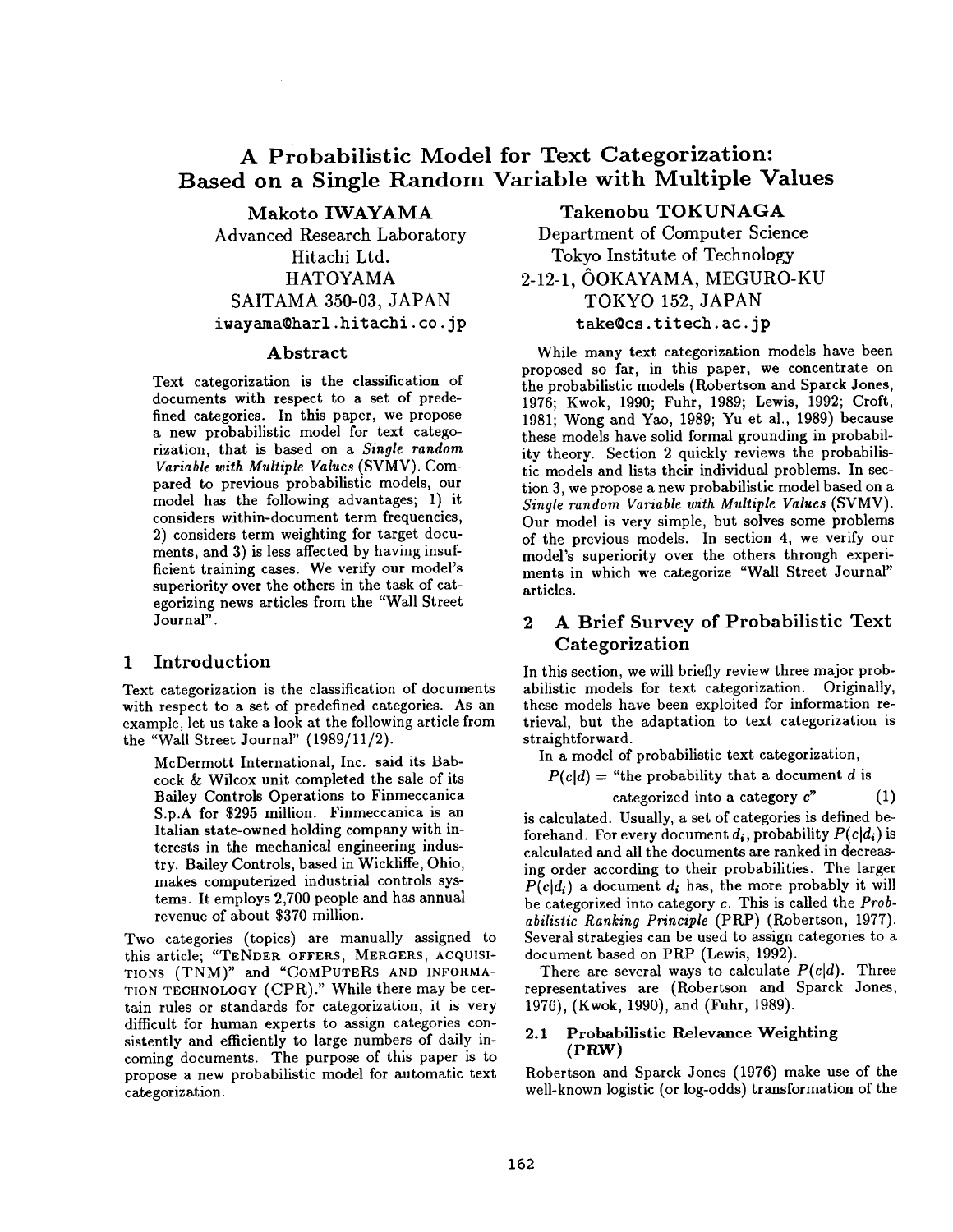probability *P(c]d).* 

$$
g(c|d) = \log \frac{P(c|d)}{P(\overline{c}|d)} \tag{2}
$$

where  $\bar{c}$  means "not  $c$ ", that is "a document is not categorized into c." Since this is a monotonic transformation of  $P(c|d)$ , PRP is still satisfied after transformation.

Using Bayes' theorem, Eq. (2) becomes

$$
g(c|d) = \log \frac{P(d|c)}{P(d|\overline{c})} + \log \frac{P(c)}{P(\overline{c})}.
$$
 (3)

Here,  $P(c)$  is the prior probability that a document is categorized into c. This is estimated from given training data, i.e., the number of documents assigned to the category *c.*  $P(d|c)$  is calculated as follows. If we assume that a document consists of a set of *terms* (usually nouns are used for the first approximation) and each term appears independently in a document,  $P(d|c)$  is decomposed to

$$
P(d|c) = \prod_{t_i \in d} P(T_i = 1|c) \prod_{t_j \in c - d} P(T_j = 0|c) \qquad (4)
$$

where " $c - d$ " is a set of terms that do not appear in  $d$  but appear in the training cases assigned to  $c$ . " $t_i$ " represents the name of a term and " $T_i = 1, 0$ " represents whether or not the corresponding term  $t_i$ " appears in a document. Therefore,  $P(T_i = 1, 0|c)$  is the probability that a document does or does not contain the term  $t_i$ , given that the document is categorized into c. This probability is estimated from the training data; the number of documents that are categorized into c and have the term  $t_i$ . Substituting Eq. (4) into Eq. (3) yields

$$
g(c|d) = \sum_{i_i \in d} \log \frac{P(T_i = 1|c)}{P(T_i = 1|\overline{c})} + \sum_{i_j \in c - d} \log \frac{P(T_j = 0|c)}{P(T_j = 0|\overline{c})} + \log \frac{P(c)}{P(\overline{c})}.
$$
\n
$$
(5)
$$

We refer to Robertson and Sparck Jones' formulation *as Probabilistic Relevance Weighting* (PRW).

While PRW is the first attempt to formalize wellknown relevance weighting (Sparck Jones, 1972; Salton and McGill, 1983) by probability theory, there are several drawbacks in PRW.

#### [Problem 1] **no within-document** term frequencies

PRW does not make use of within-document term frequencies.  $P(T = 1, 0|c)$  in Eq. (5) takes into account only the existence/absence of the term t in a document. In general, frequently appearing terms in a document play an important role in information retrieval (Salton and McGill, 1983). Salton and Yang experimentally verified the importance of within-document term frequencies in their vector model (Salton and Yang, 1973).

#### **[Problem 2] no term weighting for target documents**

In the PRW formulation, there is no factor of term weighting for target documents (i.e.,  $P(\cdot|d)$ ). According to Eq. (5), even if a term exists in a target document, only the importance of the term in a category (i.e.,  $P(T = 1|c)$ ) is considered for overall probability. Term weighting for target documents would also be necessary for sophisticated information retrieval (Fuhr, 1989; Kwok, 1990).

#### [Problem 3] affected by having **insufficient training** cases

In practical situations, the estimation of  $P(T =$  $1, 0|c$  is not always straightforward. Let us consider the following case. In the training data, we are given  $R$  documents that are assigned to  $c$ . Among them,  $r$  documents have the term  $t$ . In this example, the straightforward estimate of  $P(T = 1|c)$  is " $r/R$ ." If " $r = 0$ " (i.e., none of the documents in c has t) and the target document d contains the term t,  $g(c|d)$  becomes  $-\infty$ , which means that d is never categorized into c. Robertson and Sparck Jones mentioned other special cases like the above example (Robertson and Sparck Jones, 1976). A well-known remedy for this problem is to use  $\binom{n}{r+0.5}/(R+1)$  as the estimate of  $P(T = 1|c)$  (Robertson and Sparck Jones, 1976). While various smoothing methods (Church and Gale, 1991; Jelinek, 1990) are also applicable to these situations and would be expected to work better, we used the simple "add one" remedy in the following experiments.

#### 2.2 Component Theory (CT)

To solve problems 1 and 2 of PRW, Kwok (1990) stresses the assumption that a document consists of terms. This theory is called the *Component Theory*  (CT).

To introduce within-document term frequencies (i.e., to solve problem 1), CT assumes that a document is completely decomposed **into its** constituting terms. Therefore, rather than counting the number of documents, as in PRW, CT counts the number of terms in a document for probability estimation. This leads to within-document term frequencies. Moreover, to incorporate term weighting for target documents (i.e., to solve problem 2), CT defines  $g(c|d)$  as the geometric mean probabilities over components of the target document d;

$$
\frac{P(d|c)}{P(d|\overline{c})} = \left[\prod_{t \in d} \frac{P(T|c)}{P(T|\overline{c})}\right]^{\frac{1}{|d|}}.\tag{6}
$$

Following Kwok's derivation, *g(cld)* becomes

$$
g(c|d) = \sum_{t \in d} P(T = t|d)(\log \frac{P(T = t|c)}{P(T \neq t|c)} + \log \frac{P(T \neq t|\overline{c})}{P(T = t|\overline{c})}) + \log \frac{P(c)}{P(\overline{c})}.
$$
 (7)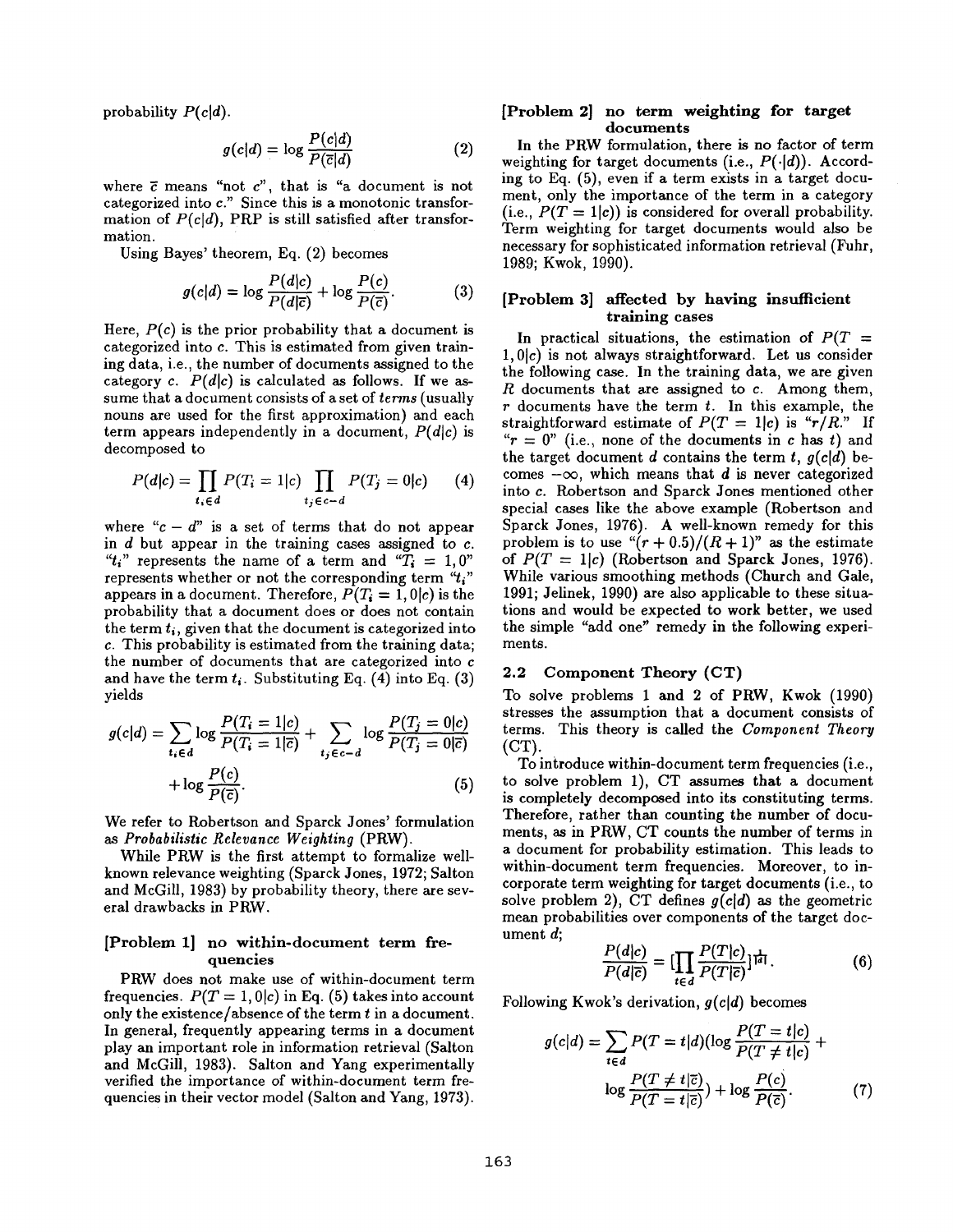For precise derivation, refer to (Kwok, 1990).

Here, note that  $P(T = t|d)$  and  $P(T = t|c)$  represent the frequency of a term  $t$  within a target document  $d$  and that within a category  $c$  respectively. Therefore, CT is not subject to problems 1 and 2. However, problem 3 still affects CT. Furthermore, Fuhr (1989) pointed out that transformation, as in Eq. (6), is not monotonic of  $P(c|d)$ . It follows then, that CT does not satisfy the probabilistic ranking principle (PRP) any more.

#### 2.3 Retrieval with Probabilistic Indexing **(RPI)**

Fuhr (1989) solves problem 2 by assuming that a document is *probabilistically* indexed by its term vectors. This model is called *Retrieval with Probabilistie Indexing* (RPI).

In RPI, a document d has a binary vector  $\mathbf{x} = (T_1,\ldots,T_n)$  where each component corresponds to a term.  $T_i = 1$  means that the document d contains the term  $t_i$ . X is defined as the set of all possible indexings, where  $|X| = 2<sup>n</sup>$ . Conditioning  $P(c|d)$  for each possible indexing gives

$$
P(c|d) = \sum_{\boldsymbol{x} \in X} P(c|d, \boldsymbol{x}) P(\boldsymbol{x}|d). \tag{8}
$$

By assuming conditional independence between c and d given  $x^1$ , and using Bayes' theorem, Eq. (8) becomes,

$$
P(c|d) = P(c) \sum_{\boldsymbol{x} \in \boldsymbol{X}} \frac{P(\boldsymbol{x}|c) P(\boldsymbol{x}|d)}{P(\boldsymbol{x})}.
$$
 (9)

Assuming that each term appears independently in a target document  $d$  and in a document assigned to  $c$ , Eq. (9) is rewritten as

$$
P(c|d) = P(c) \prod_{i} \left( \frac{P(T_i = 1|c)P(T_i = 1|d)}{P(T_i = 1)} + \frac{P(T_i = 0|c)P(T_i = 0|d)}{P(T_i = 0)} \right)
$$
(10)

Here, all the probabilities are estimated from the training data using the same method described in Section 2.1.

Since Eq. (10) includes the factor  $P(T = 1, 0|d)$  as well as  $P(T = 1, 0|c)$ , RPI takes into account term weighting for target documents. While this in principle solves problem 2, if we use a simple estimation method counting the number of documents which have a term,  $P(T = 1, 0|d)$  reduces to 1 or 0 (i.e, binary, not weighted). For example, when a target document d has a term t,  $P(t = 1|d) = 1$  and when not,  $P(T = 1|d) = 0$ . In the following experiments we used this binary estimation method, but non binary estimates could be used as in (Fuhr, 1989).

As far as other problems are concerned, RPI still problematic. In particular, because of problem 3, *P(cld)* would become an illegitimate value. In our experiments, as well as in Lewis' experiments (1992),  $P(cld)$  ranges from 0 to more than  $10^{10}$ .

# 3 A Probabilistic Model Based on a Single Random Variable with Multiple Values (SVMV)

In this section, we propose a new probabilistic model for text categorization, and compare it to the previous three models from several viewpoints. Our model is very simple, but yet solves problems 1, 2, and 3 in PRW.

Document representation of our model is basically the same as CT, that is a document is a set of its constituting terms. The major difference between our model and others is the way of document characterization through probabilities. While almost all previous models assume that an event space for a document is whether the document is indexed or not by a term<sup>2</sup>, our model characterizes a document as random sampling of a term from the term set that represents the document. For example, an event " $T = t_i$ " means that a randomly selected term from a document is  $t_i$ . If we want to emphasis indexing process like other models, it is possible to interpret  $T = t_i$  as a randomly selected element from a document being indexed by the term ti.

Formally, our model can be seen as modifying Fuhr's derivation of *P(c|d)* by replacing an index vector with a single random variable whose value is one of possible terms. Conditioning  $P(cl)$  for each possible event gives

$$
P(c|d) = \sum_{t_i} P(c|d, T = t_i) P(T = t_i|d). \tag{11}
$$

If we assume conditional independence between c and d, given  $T = t_i$ , that is  $P(c|d, T = t_i) = P(c|T = t_i)$ , we obtain

$$
P(c|d) = \sum_{t_i} P(c|T = t_i) P(T = t_i|d). \tag{12}
$$

Using Bayes' theorem, this becomes

$$
P(c|d) = P(c) \sum_{t_i} \frac{P(T = t_i|c)P(T = t_i|d)}{P(T = t_i)}.
$$
 (13)

All the probabilities in Eq. (13) can be estimated from given training data based on the following definitions.

•  $P(T = t_i|c)$  is the probability that a randomly selected term in a document is  $t_i$ , given that the document is assigned to c. We used  $\frac{N}{N}$  as the estimator.  $NC_i$  is the frequency of the term  $t_i$  in the category c, and *NC* is the total frequency of terms in c.

<sup>2</sup>In section 2 explaining previous models, we simplified "a document is indexed by a term" as "a document contains a term" for ease of explanation.

<sup>&</sup>lt;sup>1</sup>More precisely,  $P(c|d, x) = P(c|x)$  which assumes that if we know  $x$ , information for  $c$  is independent of that for  $d.$  This assumption sounds valid because x is a kind of representation of d.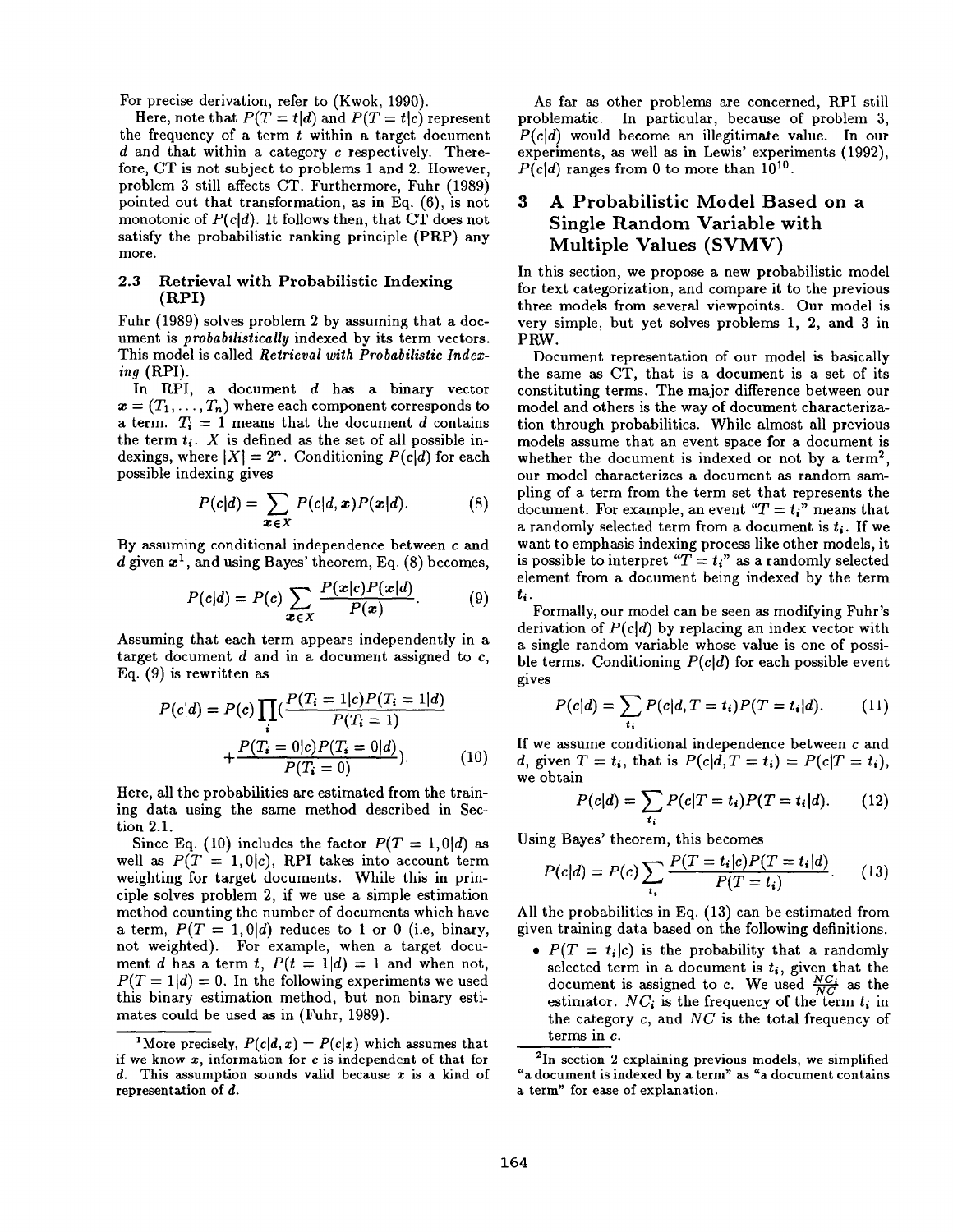- $P(T = t_i | d)$  is the probability that a randomly selected term in a target document  $d$  is  $t_i$ . We used  $\frac{ND_i}{ND}$  as the estimator.  $ND_i$  is the frequency of the term *ti* in the document d, and *ND* is the total frequency of terms in d.
- $P(T = t_i)$  is the prior probability that a randomly selected term in a randomly selected document is  $t_i$ . We used  $\frac{N_i}{N}$  as the estimator.  $N_i$  is the frequency of the term  $t_i$  in the given training documents, and  $N$  is the total frequency of terms in the training documents.
- *P(c)* is the prior probability that a randomly selected document is categorized into c. We used  $\frac{D_c}{D}$  as the estimator.  $D_c$  is the frequency of documents that is categorized to  $c$  in the given training documents, and  $D$  is the frequency of documents in the training documents.

Here, let us recall the three problems of PRW. Since SVMV's primitive probabilities are based on withindocument term frequencies, SVMV does not have problem 1. Furthermore, SVMV does not have problem 2 either because Eq. (13) includes a factor  $P(T = t|d)$ , which accomplishes term weighting for a target document d.

For problem 3, let us reconsider the previous example;  $R$  documents in the training data are categorized into a category  $c$ , none of the  $R$  documents has term  $t_i$ , but a target document  $d$  does. If the straightforward estimate of  $P(T_i = 1|c) = 0$  or  $P(T = t_i|c) = 0$  is adopted, the document  $d$  would never be categorized into c in the previous models (PRW, CT, and RPI). In SVMV, the probability  $P(c|d)$  is much less affected by such estimates. This is because  $P(c|d)$  in Eq. (13) takes the sum of each term's weight. In this example, the weight for  $t_i$  is estimated to be 0 as in the other models, but this little affect the total value of  $P(cl)$ . A similar argument applies to all other problems in (Robertson and Sparck Jones, 1976) that are caused by having insufficient training cases. SVMV is formally proven not to suffer from the serious effects (like never being assigned to a category or always being assigned to a category) by having insufficient training cases. In other words, SVMV can directly use the straightforward estimates. In addition, we experimentally verified that the value of  $P(d|c)$  in SVMV is always a legitimate value (i.e., 0 to 1) unlike in RPI.

Table 1 summarizes the characteristics of the four probabilistic models.

Table 1 Summary of the four probabilistic models

|                        | PRW | CT  | R PI  | <b>SVMV</b> |
|------------------------|-----|-----|-------|-------------|
| Problem 1 considered   | no  | ves | no    | ves         |
| l Problem 2 considered | no  | ves | (ves) | ves         |
| Problem 3 considered   | no  | no  | no    | ves         |
| <b>PRP</b> satisfied   | ves | no  | ves   | ves         |

As illustrated in the table, SVMV has better characteristics for text categorization compared to the previous models. In the next section, we will experimentally verify SVMV's superiority.

#### 4 Experiments

This section describes experiments conducted to evaluate the performance of our model (SVMV) compared to the other three (PRW, CT, and RPI).

#### 4.1 **Data and** Preprocessing

A collection of Wall Street Journal (WSJ) full-text news stories (Liberman, 1991)<sup>3</sup> was used in the experiments. We extracted all 12,380 articles from 1989/7/25 to 1989/11/2.

The WSJ articles from 1989 are indexed with 78 categories (topics). Articles having no category were excluded. 8,907 articles remained; each having 1.94 categories on the average. The largest category is "TENDER OFFERS, MERGERS, ACQUISITIONS (TNM)" which encompassed 2,475 articles; the smallest one is "RUBBER (RUB)", assigned to only 2 articles. On the average, one category is assigned to 443 articles.

All 8,907 articles were tagged by the Xerox Part-of-Speech Tagger (Cutting et al., 1992)<sup>4</sup>. From the tagged articles, we extracted the root words of nouns using the "ispell" program<sup>5</sup>. As a result, each article has a set of root words representing it, and each element in the set (i.e. root word of a noun) corresponds to a term. We did not reduce the number of terms by using stop words list or feature selection method, etc. The number of terms amounts to 32,975.

Before the experiments, we divided 8,907 articles into two sets; one for training (i.e., for probability estimation), and the other for testing. The division was made according to chronology. All articles that appeared from  $1989/7/25$  to  $1989/9/29$  went into a training set of 5,820 documents, and all articles from 1989/10/2 to 1989/11/2 went into a test set of 3,087 documents.

#### 4.2 Category Assignment **Strategies**

In the experiments, the probabilities,  $P(c)$ ,  $P(T_i =$  $1|c$ ,  $P(T = t<sub>i</sub>|c)$ , and so forth, were estimated from the 5,820 training documents, as described in the previous sections. Using these estimates, we calculated the posterior probability *(P(cld))* for each document (d) of the 3,087 test documents and each of the 78 categories

<sup>3</sup>We used "ACL/DCI (September 1991)" CD-ROM which is distributed from the Linguistic Data Consortium (LDC). For more details, please contact Mark Liberman (myl@lmagi. cis. upena, edu).

<sup>4</sup>The xerox part-of-speech tagger version 1.0 is available via anonymous FTP from the host parcftp.xerox.com in the directory pub/tagger.

<sup>5</sup>Ispell is a program for correcting English spelling. We used the "ispell version 3.0" which is available via anonymous FTP from the host ftp. cs.ucla. edu in the directory pub/ispell.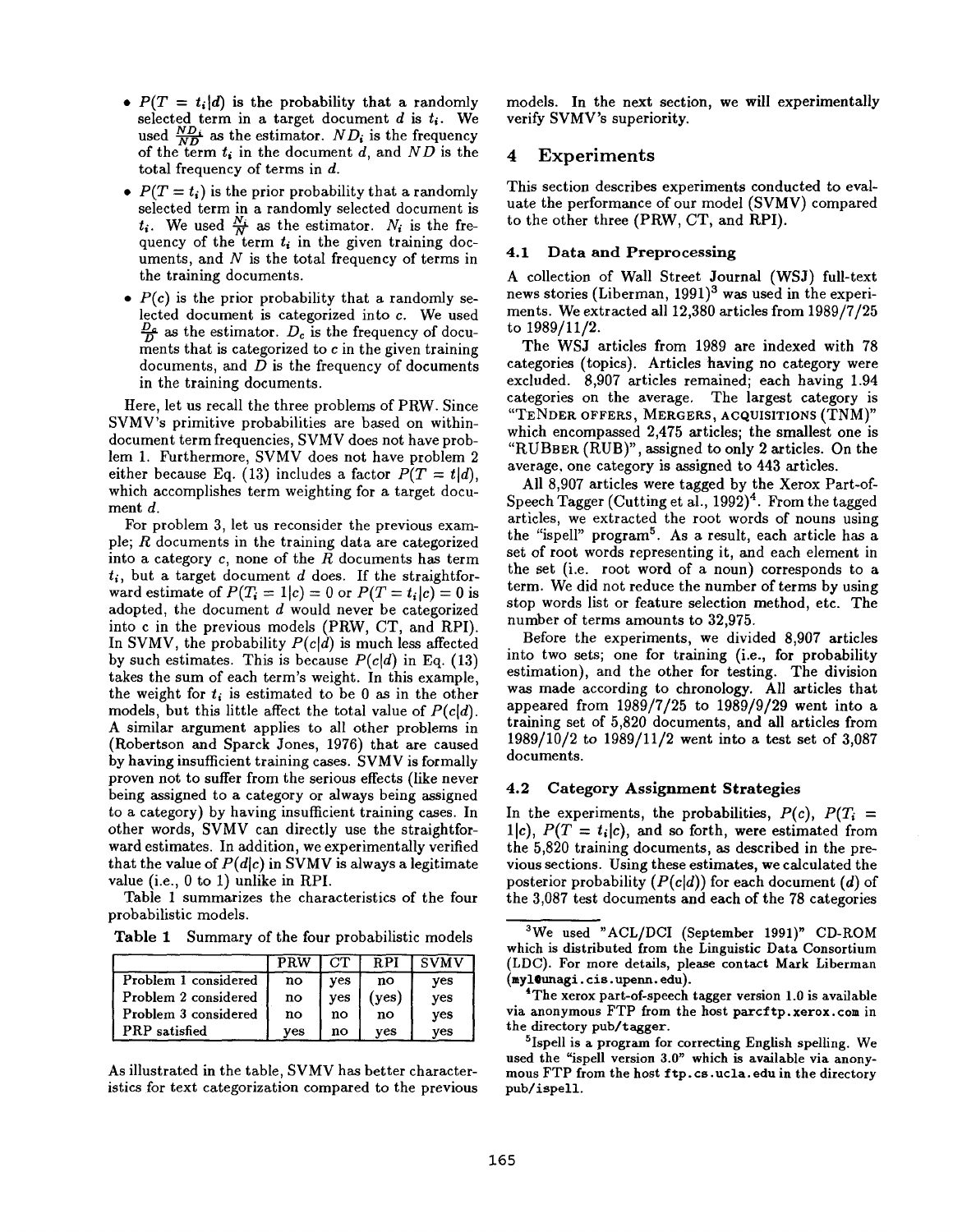(c). The four probabilistic models are compared in this calculation.

There are several strategies for assigning categories to a document based on the probability  $P(c|d)$ . The simplest one is the *k-per-doc* strategy (Field, 1975) that assigns the top  $k$  categories to each document. A more sophisticated one is the *probability threshold* strategy, in which all the categories above a user-defined threshold are assigned to a document.

Lewis proposed the *proportional assignment* strategy based on the probabilistic ranking principle (Lewis, 1992). Each category is assigned to its top scoring documents in proportion to the number of times the category was assigned in the training data. For example, a category assigned to 2% of the training documents would be assigned to the top scoring 0.2% of the test documents if the proportionality constant was 0.1, or to 10% of the test documents if the proportionality constant was 5.0.

#### **4.3 Results and Discussions**

By using a category assignment strategy, several categories are assigned to each test document. The best known measures for evaluating text categorization models are *recall* and *precision,* calculated by the following equations (Lewis, 1992):

the number of categories that are  $Recall = \frac{correctly assigned to documents}{1}$ the number of categories that should be' assigned to documents

the number of categories that are  $P_{\text{receision}} = \frac{\text{correctly assigned to documents}}{\text{errored}}$ the number of categories that are assigned to documents

Note that recall and precision have somewhat mutually exclusive characteristics. To raise the recall value, one can simply assign many categories to each document. However, this leads to a degradation in precision; i.e., almost all the assigned categories are false. A *breakeven*  point might be used to summarize the balance between recall and precision, the point at which they are equal.

For each strategy, we calculated breakeven points by using the four probabilistic models. Table 2 shows the best breakeven points identified for the three strategies along with the used models.

Table 2 Best breakeven points for three category assignment strategies

|                    | Breakeven Pts.                  |  |
|--------------------|---------------------------------|--|
| Prop. assignment   | $\sqrt{0.63 \text{ (by SVMV)}}$ |  |
| Prob. thresholding | $\vert 0.47$ (by SVMV)          |  |
| $k$ -per-doc       | $0.43$ (by SVMV)                |  |

From Table 2, we find that SVMV with proportional assignment gives the best result (0.63). The superiority of proportional assignment over the other strategies has already been reported by Lewis (1992). Our experiment verified Lewis' assumption. In addition, for any of the three strategies, SVMV gives the highest breakeven point among the four probabilistic models.

Figure 1 shows the recall/precision trade off for the four probabilistic models with proportional assignment strategy. As a reference, the recall/precision curve of a well-known vector model (Salton and Yang, 1973) ("TF $\cdot$ IDF")<sup>6</sup> is also presented. Table 3 lists the breakeven point for each model. All the breakeven points were obtained when proportionality constant was about 1.0.

**Fig. 1**  Recall/precision with proportional assignment strategy



Table 3 Breakeven points with proportional assignment strategy

|               | Breakeven Pts. |
|---------------|----------------|
| <b>SVMV</b>   | 0.63           |
| <b>CT</b>     | 0.60           |
| RPI.          | 0.51           |
| <b>PRW</b>    | 0.53           |
| <b>TF-IDF</b> | 0.48           |

From Figure 1 and Table 3, we can see that:

- as far as this dataset is concerned, SVMV with proportional assignment strategy gives the best result among the four probabilistic models,
- the models that consider within-document term frequencies (SVMV, CT) are better than those that do not (PRW, RPI),

 $6$ In the model we used, each element of document vector **is** the "term frequency" multiplied by the "inverted document frequency." Similarity between every pair of vectors is measured by cosine. Note that this is the simplest version of TF.IDF model, and there has been many improvements which we did not consider in the experiments.